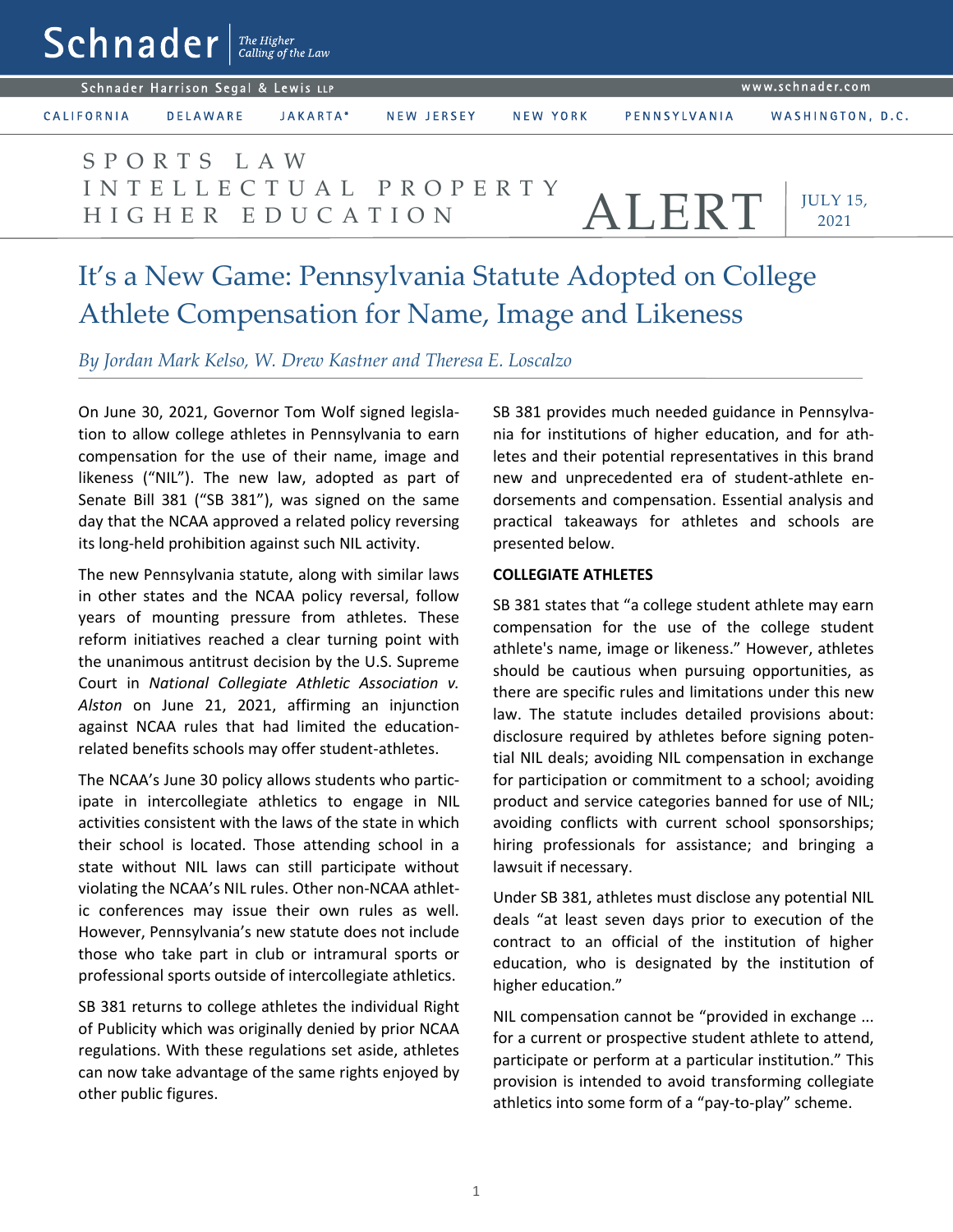By way of restriction, the law provides that athletes "may not earn compensation . . . in connection with a person, company or organization" associated with these product and service categories:

- Adult entertainment,
- Alcohol.
- Casinos and gambling, including sports betting,
- Tobacco and electronic smoking products,
- Prescription pharmaceuticals or
- Controlled substances.

Furthermore, athletes may not engage in NIL activities and contracts that "conflict with existing institutional sponsorship arrangements at the time." For example, a school may be able to prohibit an athlete from engaging in an NIL agreement with one athletic shoe company when the school has a prior sponsorship arrangement with a different athletic shoe company. Schools may also prohibit a student's NIL activities based on other considerations, such as conflicts with "institutional values." In addition, schools "shall have policies that specify" the NIL activities in which athletes "may or may not engage."

In addition to NIL compensation paid on a fixed-fee basis, athletes may also earn royalty payments. SB 381 requires a party that produces a college team jersey, video game or trading cards, "for the purpose of making a profit," to make a royalty payment to each athlete whose NIL or "other individually identifiable feature" is used. It is important to note that payment for royalties or endorsements shall not affect the athlete's eligibility, scholarship, or grant-in-aid.

College athletes can hire professional representation for their NIL dealings. These professionals can be:

- (1) An athlete agent meeting state registration requirements under 5 Pa.C.S. Ch. 33;
- (2) A financial advisor acting under Pennsylvania law; or
- (3) An attorney admitted to practice law by a court of record of the Commonwealth.

However, "a person that represents an institution of higher education may not represent a college student athlete in a business agreement." This language in the

Commonwealth's new law needs clarification, but some may interpret this to mean that an individual representing the school in some capacity cannot also represent an athlete of that same university in their NIL dealings. These issues regarding potential conflicts for law firms in particular and whether such conflicts can be waived are yet to be determined.

Athletes also maintain their right to pursue a private civil action for any violation of SB 381's NIL provisions, and they may receive costs and reasonable attorney fees, in addition to damages, if they prevail.

#### **COLLEGES AND UNIVERSITIES**

Pennsylvania colleges and universities ("institutions") and athletic associations and conferences, including the NCAA, are now prohibited from preventing an athlete from earning NIL compensation. An institution itself cannot be prevented by an association or conference from participating in intercollegiate athletics due to an athlete's NIL dealings.

Institutions are not required "to identify, create, facilitate, negotiate or enable opportunities" on behalf of athletes to earn NIL compensation, but they can choose to do so. In addition, institutions are not required by SB 381 to allow athletes to use the school's "name, trademarks, service marks, logos, symbols or any other intellectual property," but again, they can choose to do so. This will open the door to opportunities for institutions to share in a revenue stream should they elect to license the use of their intellectual property as part of an athlete's endorsement campaign.

Institutions may prohibit an athlete's involvement in NIL dealings that conflict with existing institutional sponsorship arrangements at the time of the athlete's disclosure. Similarly, institutions can prohibit NIL dealings that conflict with "institutional values."

Institutions of higher education "shall have policies" that specify the NIL activities in which athletes "may or may not engage." As discussed above, prohibited NIL activities could include, at the very least, adult entertainment, alcohol, casinos and gambling (including sports betting), tobacco and electronic smoking products, prescription pharmaceuticals, or controlled substances. Schools also have the right to expand this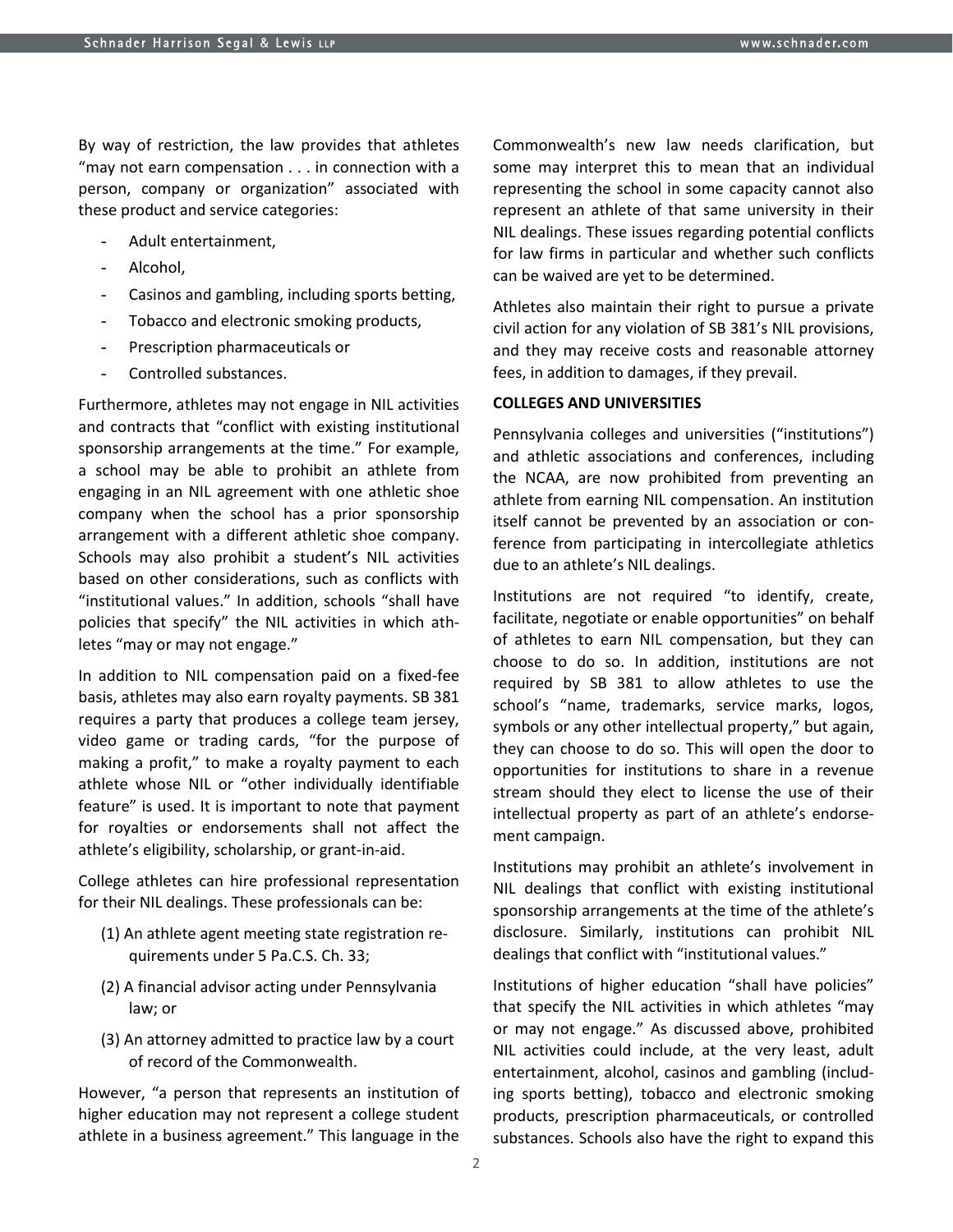list in accordance with their values and codes of conduct.

In addition, schools maintain the right to establish and enforce academic standards and requirements, team rules of conduct or other rules of conduct, disciplinary rules applicable to all students, and policies regarding participation in intercollegiate athletics such as NCAA rules.

Schools must designate "an official of the institution of higher education" to receive notice from students disclosing a possible NIL contract.

Also, "any person" who sells merchandise using an athlete's NIL must pay royalties to the athlete. This includes sales of jerseys, cards or other merchandise that uses an athlete's name, image, or some other feature of identity. While the use of the term "any person" is slightly ambiguous, we believe that this is intended to include institutions of higher education.

#### **PRACTICAL TAKEAWAYS**

**Athletes** thinking about profiting from their NIL should consider contacting a licensed attorney and/or other professionals to assist them with the process. Endorsement agreements are often long, complicated documents that may contain language that works against the athlete's interests if not carefully reviewed. In addition, students will need assistance to ensure they are abiding by state law, school rules, and NCAA policies.

**Athletes** may also benefit from professional representation if they want to negotiate for the right to use the logos and other intellectual property of their school or conference. Colleges and universities will need to closely address and monitor this issue.

In considering opportunities for NIL compensation, an **athlete** who deems it to be cost effective may further benefit from seeking federal trademark protection for his/her name, signature, nicknames, logos, and the like. Similarly, athletes should consider registering internet domain names based on such categories. Legal counsel well-versed in the costs and processes associated with intellectual property laws and practices can help to make these economic determinations and strategic filings.

**Institutions** should consider drafting specific NIL rules, including those required by SB 381, and updating other relevant policies. Effective written policies will provide necessary guidance for athletes and protect the interests of the school. Ongoing training for staff and monitoring of NIL activities will also protect the school's interests in the event of a dispute. Policies should identify the official at the school who will be responsible for reviewing and approving contracts disclosed by athletes and address the circumstances under which contracts will not be approved.

In order to protect its intellectual property, an **institution** should also consider expanding its portfolio of registered trademarks and logos to include protection for product categories that are likely to be the subjects of athlete NIL endorsements.

Although **institutions** are not required to facilitate NIL opportunities for students, it will likely benefit the institution to find appropriate ways to assist athletes in such activities. Schools may want to consider relaying such opportunities to their athletes and suggest prospects for mutual participation in these deals.

SB 381 constitutes a significant development for collegiate athletes in their longstanding efforts to protect and benefit from their Right of Publicity. However, there are some outstanding questions that remain, including:

- Will institutions be subject to the statutory provisions requiring royalty payments for the sale of merchandise using athletes' NIL?
- Can institutions charge athletes a royalty or a flat-fee for use of the institutions' trademark, logo and other intellectual property in conjunction with the athletes' endorsement deals?
- What are the parameters of the conflicts provision stating, "a person that represents an institution of higher education may not represent a college student athlete in a business agreement"? What effect will this have on lawyers and law firms, and can these conflicts be waived?